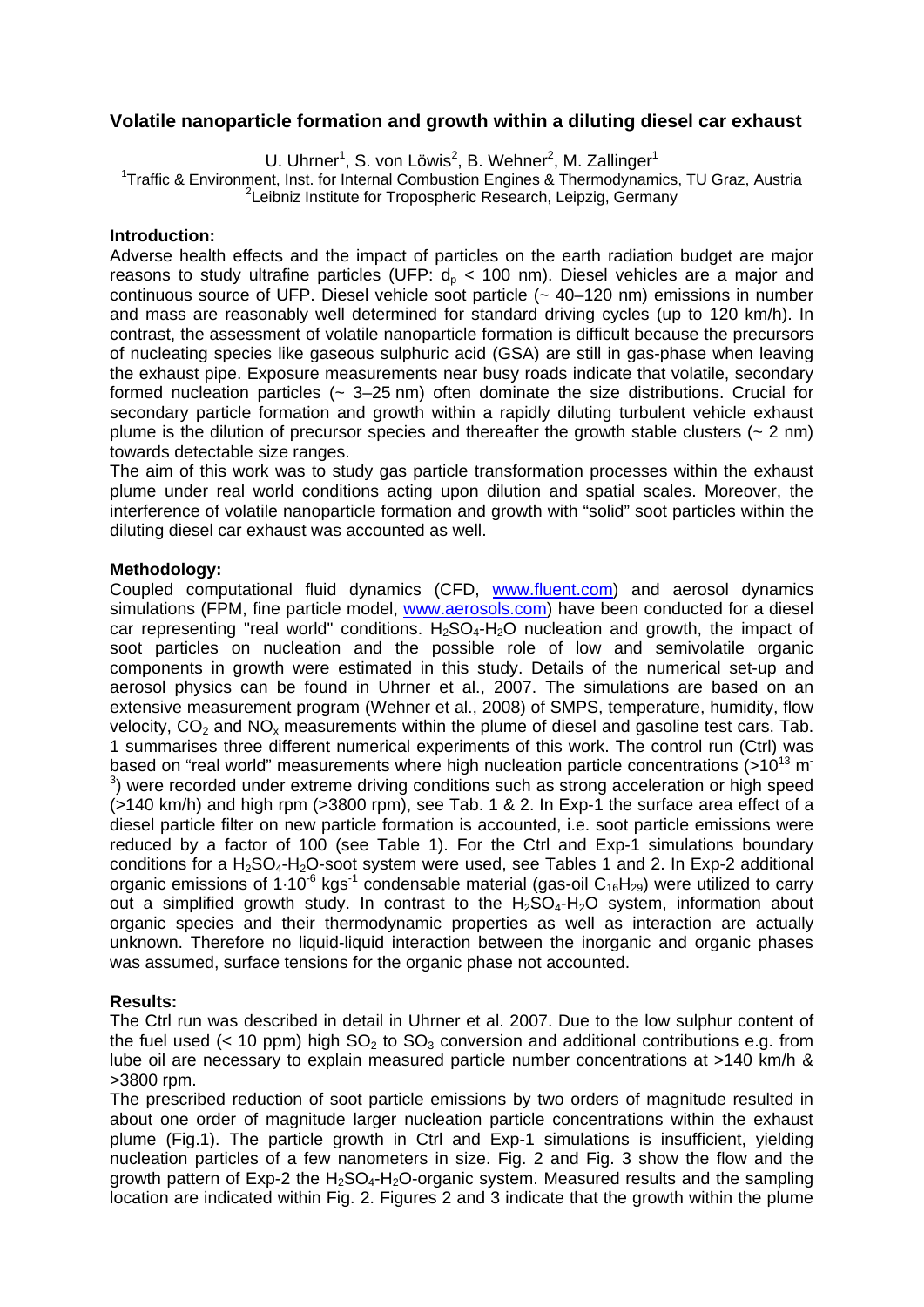is significantly affected by the flow and dilution conditions and the available condensable mass. Within the recirculation and wake zone (Fig. 3) the strongest growth was calculated illustrating the different time-scales of growth within the plume.

Urban traffic with frequent acceleration / deceleration cycles result in high engine load and engine speed operating conditions favourable for the generation of nucleation particles and strong growth on very short time scales within the vehicle exhaust plume. HC emissions could not be measured with the cited measurement set-up. In order to evaluate roughly possible organic contributions, HC measurements taken from chassis dynamometer measurements representing urban situations are used as an indicator. Fig. 4 shows HC emissions measured at a chassis dynamometer for steady state operation conditions and acceleration conditions during the NEDC cycle for 3 different Euro 3 / Euro 4 engines. Different engine power settings were reached by selecting different gears in order to obtain similar car speeds but with different engine speed. Interestingly, HC emissions are increased by up to a factor of 3.2 for higher engine speed conditions, for a similar car speed. This gives some indication that under high engine speed the amount of potential precursor gases is obviously increased. The amount of low volatile organic substances and their mixture properties impact within the particle phase are unknown.

Some interesting nanoparticle formation and growth aspects can be inferred from Fig. 5. There, measured size distributions at 45 cm and 90 cm within the exhaust plume are shown for 4 different car operation conditions. At 120 km/h & 2600 rpm (upper left panel) there is no clear indication of detectable nucleation particles (lower size limit was 7 nm). At 150 km/h and 3200 rpm (lower left panel) as well as 105 km/h and 4000 rpm (upper right panel) nucleation particles were recorded at the 45 cm distance but not at 90 cm. Based on the simulation results dilution is attributable for a factor of 2-3 between 45 cm and 90 cm. Compared to 150 km/h and 4000 rpm (lower right panel) where large nucleation particle concentrations were recorded at both measurement points the "disappearance" of nucleation particles at 90 cm is potentially attributable to the combined effects of dilution and strong growth "of a few". The right panel size distributions of Fig. 5 measured at 45 cm indicate another interesting feature, they seem to increase in number towards the detection limit (7 nm) indicating higher concentrations below 7 nm.

# **Conclusions:**

The simulations clearly show the complexity of nucleation and subsequent particle growth which is significantly influenced by the dilution pattern and the available condensable mass. Simulations indicate that the in plume" growth of nucleation particles reaching  $\sim$  10 nm in size requires two important pre-requisites: high SO2 to SO3 conversion and enough rapidly condensing, most likely organic, low and semi-volatile species. The spatial distribution in nucleation particles size and the flow pattern show clearly the interaction of flow and dilution acting upon the condensation time scale. The largest particles were simulated within the recirculation zone in the wake of the test car. Additional chassis dynamometer measurements indicate that increased diesel car HC emissions can occur at high engine speeds. It remains questionable if conditions for nucleation and subsequent growth are favourable with low fuel sulphur  $\left($  <10 ppm) for typical urban traffic situations in diesel car exhaust plumes and whether the studied mechanism explains the abundance of nucleation particles which are still recorded at urban kerbsides. The results of the aerosol dynamical behaviour are summarised in Fig. 6. Most likely the abundance of nucleation particles (e.g. Wehner et al. 2008) close to busy roads is attributable to two condensation time scales. A fast one as discussed here, potentially also attributable to HDV traffic and a second and slower one which comprises the contributions of precursors of the entire vehicle fleet and complex atmospheric chemistry and aerosol dynamics.

Uhrner, U., von Löwis, S., Vehkamäki, H., Wehner, B., Bräsel, S., Hermann, M., Stratmann, F., Kulmala, M., and Wiedensohler, A. (2007) Dilution and Aerosol Dynamics within a Diesel Car Exhaust Plume – CFD Simulations of On-road Conditions. Atmos. Environ., 41, 7440 - 7461.

Wehner, B., Uhrner, U., von Löwis, S., Zallinger, M., and Wiedensohler A., 2008. Aerosol number size distributions within the exhaust plume of a diesel and a gasoline passenger car under on-road conditions and determination of emission factors, Atmos. Environ, 43, 1235-1245.